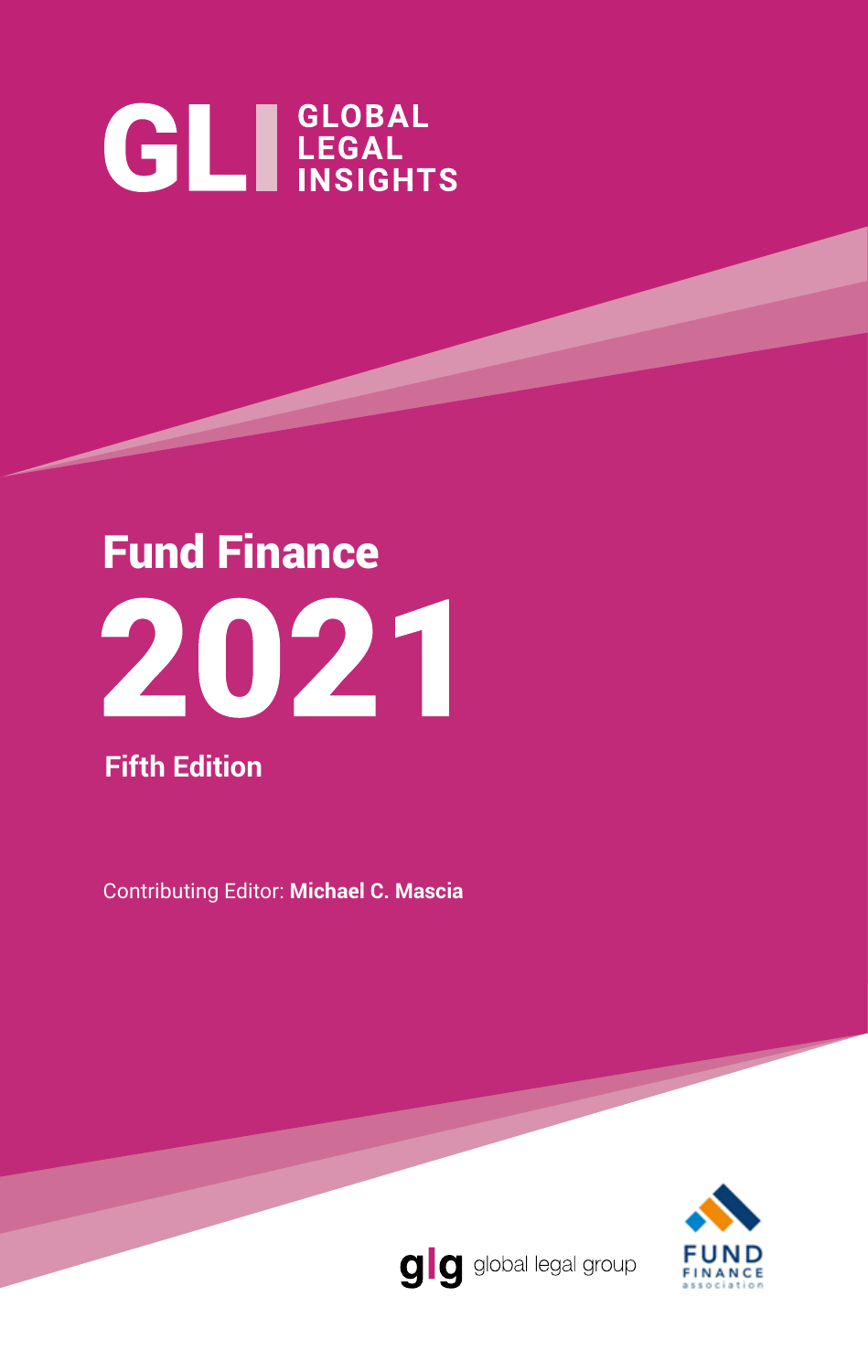#### **CONTENTS**

| <b>Introduction</b> | Michael C. Mascia, Cadwalader, Wickersham & Taft LLP                                                                                                                    |              |
|---------------------|-------------------------------------------------------------------------------------------------------------------------------------------------------------------------|--------------|
|                     | General chapters Hybrid and asset-backed fund finance facilities<br>Leon Stephenson, Reed Smith LLP                                                                     | $\mathbf{1}$ |
|                     | Subscription line lending: Due diligence by the numbers<br>Bryan G. Petkanics, Anthony Pirraglia & John J. Oberdorf III,<br>Loeb & Loeb LLP                             | 15           |
|                     | Derivatives at fund level<br>Vanessa Kalijnikoff Battaglia, Peter Hughes & Joseph Wren,<br>Travers Smith LLP                                                            | 26           |
|                     | Ka-Pow! Ka-Zoom! Subscription lines - the 2020 superheroes<br>Jan Sysel, Jons Lehmann & Kathryn Cecil,<br>Fried, Frank, Harris, Shriver & Jacobson LLP                  | 38           |
|                     | Liquidity alternatives for private funds in a COVID-19 world: A U.S. perspective<br>Michael Wolitzer, Peter Gilman & Jennifer Levitt,<br>Simpson Thacher & Bartlett LLP | 48           |
|                     | Investor views of fund subscription lines<br>Patricia Lynch & Patricia Teixeira, Ropes & Gray LLP                                                                       | 59           |
|                     | Enforcement: Analysis of lender remedies under U.S. law<br>in subscription-secured credit facilities<br>Ellen G. McGinnis & Richard D. Anigian, Haynes and Boone, LLP   | 68           |
|                     | Valuation adjustment rights in NAV Facilities<br>Meyer C. Dworkin & James H. Jiang, Davis Polk & Wardwell LLP                                                           | 89           |
|                     | Fund finance solutions: A manager's considerations<br>Samantha Hutchinson, Cadwalader, Wickersham & Taft LLP<br>Emily Rose, Silicon Valley Bank                         | 95           |
|                     | Comparing the European, U.S. and Asian fund finance markets<br>Emma Russell & Emily Fuller, Haynes and Boone, LLP<br>Ben Griffiths, MUFG Investor Services              | 100          |
|                     | Umbrella facilities: Pros and cons for a sponsor<br>Richard Fletcher & Sophie Treanor, Macfarlanes LLP                                                                  | 111          |
|                     | Side letters: Pitfalls and perils for a financing<br>Thomas Smith, Margaret O'Neill & John W. Rife III,<br>Debevoise & Plimpton LLP                                     | 120          |
|                     | Fund finance lending: A practical checklist<br>James Heinicke, David Nelson & Daniel Richards, Ogier                                                                    | 130          |
|                     | Assessing lender risk in fund finance markets<br>Robin Smith, Alistair Russell & Emma German, Carey Olsen                                                               | 141          |
|                     | Fund finance meets securitisation<br>Nicola Wherity & Jessica Littlewood, Clifford Chance LLP                                                                           | 153          |
|                     | The Cayman Islands Private Funds Law and its impact on fund finance<br>Derek Stenson & Michael O'Connor, Conyers                                                        | 161          |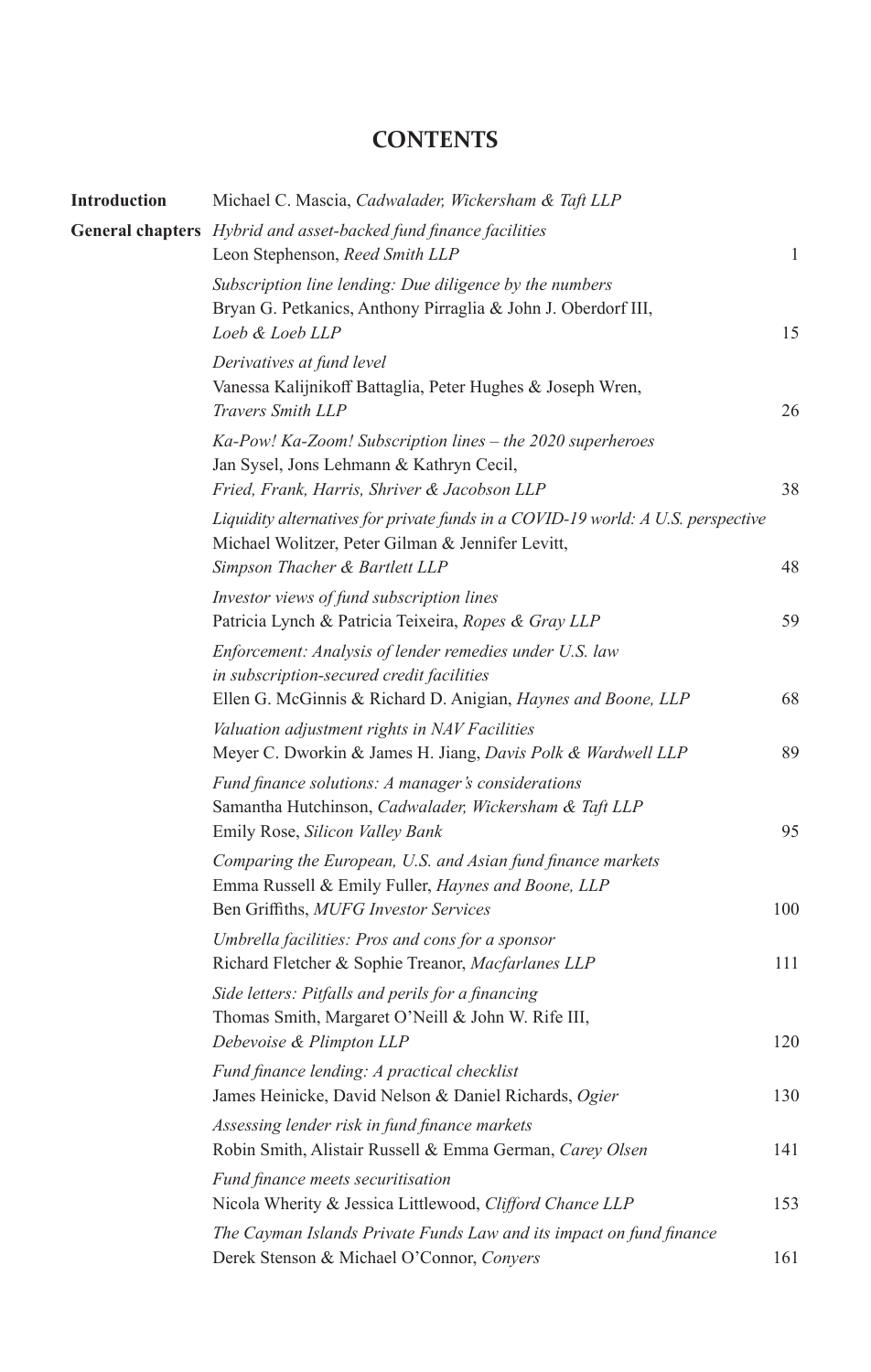| Fund finance in Ireland and Luxembourg: A comparative analysis        |     |
|-----------------------------------------------------------------------|-----|
| Jad Nader, Ogier, Luxembourg                                          |     |
| Phil Cody, Arthur Cox LLP, Ireland                                    | 167 |
| The fund finance market in Asia                                       |     |
| James Webb, Carey Olsen                                               |     |
| Daniel Lindsey, Goodwin                                               |     |
| Emma Wang, East West Bank                                             | 178 |
| Fund finance facilities: A cradle to grave timeline                   |     |
| Bronwen Jones, Winston Penhall & Kevin-Paul Deveau, Reed Smith LLP    | 188 |
| COVID-19 and other developments: Proof of concept for newer liquidity |     |
| solutions for alternative asset fund managers?                        |     |
| Jamie Parish, Danny Peel & Katie McMenamin, <i>Travers Smith LLP</i>  | 198 |
| The rise of ESG and green fund finance                                |     |
| Briony Holcombe, Robert Andrews & Lorraine Johnston, Ashurst LLP      | 206 |
| Funding Cayman Islands multi-funds –                                  |     |
| Diverse liquidity options and considerations                          |     |
| Agnes Molnar & Richard Mansi, Travers Thorp Alberga                   | 212 |
| A decade of global fund finance transactions                          |     |
| Michael Mbayi, <i>Wildgen S.A.</i>                                    | 220 |
|                                                                       |     |

#### **Country chapters**

| Australia             | Tom Highnam & Rita Pang, Allens                                                                                    | 227 |
|-----------------------|--------------------------------------------------------------------------------------------------------------------|-----|
| Canada                | Michael Henriques, Alexandra North & Kenneth D. Kraft<br>Dentons Canada LLP                                        | 240 |
| <b>Cayman Islands</b> | Simon Raftopoulos & Anna-Lise Wisdom, Appleby                                                                      | 247 |
|                       | <b>England &amp; Wales</b> Samantha Hutchinson, Jeremy Cross & Nathan Parker,<br>Cadwalader, Wickersham & Taft LLP | 257 |
| <b>France</b>         | Philippe Max, Guillaume Panuel & Meryll Aloro, Dentons Europe, AARPI                                               | 266 |
| <b>Guernsey</b>       | Jeremy Berchem & Nicole Sorbie, <i>Appleby</i>                                                                     | 273 |
| <b>Hong Kong</b>      | Fiona Cumming, Patrick Wong & Charlotte Robins, Allen & Overy                                                      | 281 |
| <b>Ireland</b>        | Kevin Lynch, Ian Dillon & David O'Shea, Arthur Cox LLP                                                             | 291 |
| <b>Italy</b>          | Alessandro Fosco Fagotto, Edoardo Galeotti & Valerio Lemma,<br>Dentons Europe Studio Legale Tributario             | 307 |
| <b>Jersey</b>         | James Gaudin & Paul Worsnop, Appleby                                                                               | 315 |
| Luxembourg            | Vassiliyan Zanev, Marc Meyers & Antoine Fortier Grethen,<br>Loyens & Loeff Luxembourg S.à r.l.                     | 320 |
| <b>Mauritius</b>      | Malcolm Moller, Appleby                                                                                            | 331 |
| <b>Netherlands</b>    | Gianluca Kreuze, Michaël Maters & Ruben den Hollander,<br>Loyens & Loeff N.V.                                      | 342 |
| <b>Singapore</b>      | Jean Woo, Danny Tan & Cara Stevens, <i>Ashurst ADTLaw</i>                                                          | 349 |
| Spain                 | Jabier Badiola Bergara & Luis Máiz,<br>Dentons Europe Abogados, S.L. (Sociedad Unipersonal)                        | 356 |
| <b>USA</b>            | Jan Sysel, Ariel Zell & Flora Go,<br>Fried, Frank, Harris, Shriver & Jacobson LLP                                  | 367 |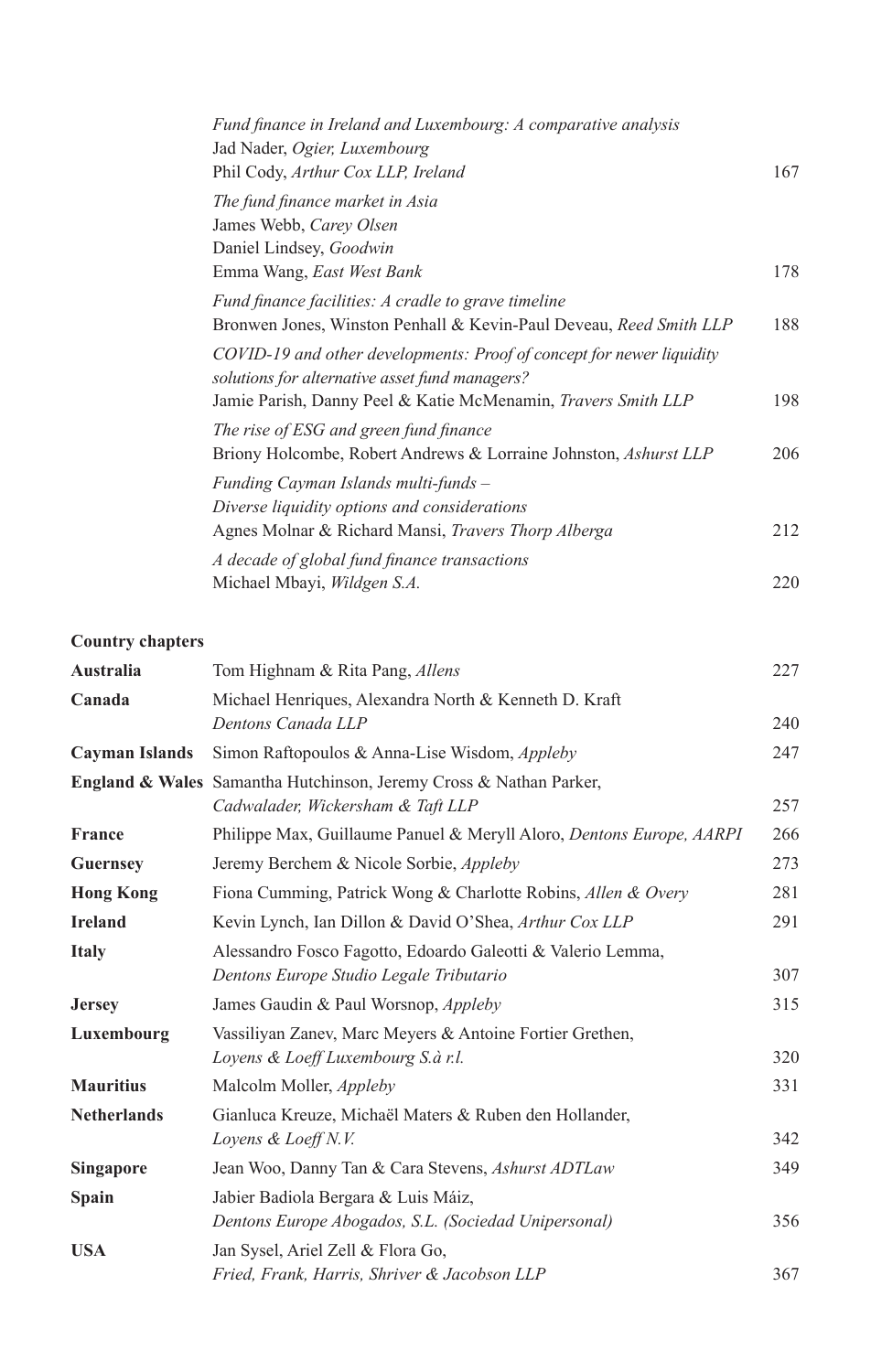## Liquidity alternatives for private funds in a COVID-19 world: A U.S. perspective

#### Michael Wolitzer, Peter Gilman & Jennifer Levitt Simpson Thacher & Bartlett LLP

#### **Introduction**

Private fund sponsors from time to time rely on a wide range of liquidity alternatives to supplement capital from their existing investor base and receipt of proceeds from their underlying investments. When utilised effectively, liquidity alternatives can allow a sponsor to deploy additional capital more quickly, to ultimately generate higher returns for the underlying fund and its investors. The initial onset of the COVID-19 pandemic brought a significant amount of uncertainty and liquidity challenges to global markets generally, including to private fund sponsors. With sudden drops in asset prices and valuations, many private funds had substantial and pressing needs for additional capital to shore up their existing portfolios, including to meet margin calls on borrowings, support distressed portfolio companies, bridge capital calls from investors in a time when it was uncertain how investors generally would react to capital calls, and to quickly exploit opportunities to purchase assets that had been long subject to increasing valuations and were suddenly available at a discount because of market volatility.

This chapter outlines various types of liquidity alternatives available to private funds in the U.S. marketplace, both existing and new, that have been utilised during the COVID-19 pandemic, as well as recent market trends related to these alternatives. These liquidity alternatives include preferred equity financings, net asset value ("NAV")-based facilities, subscription facilities, "hybrid" facilities, warehouse financings, amendments to existing fund documents, general partner ("GP")-led secondaries, dislocation/event-driven funds and annex or top-up funds. We will provide insights into the circumstances where each of these alternatives may be beneficial to certain types of sponsors and their underlying funds.

#### **Preferred equity financings**

One liquidity solution that private equity sponsors may utilise is fund-level preferred equity. We have seen a number of preferred equity deals close in the U.S. in 2020 and while we have seen them begin to be discussed in Europe as well, we have seen fewer preferred equity financings close in Europe. In a preferred equity financing, a preferred investor can provide a fund with capital for its liquidity needs in exchange for receiving priority rights to distributions at a negotiated rate. The financing can come from new investors or from existing investors in a fund who may think that an infusion of capital can, in addition to producing attractive returns, help preserve their existing investment (though note that, unless it is ratable, this concept of preserving value introduces a free-rider problem), and who may also negotiate better terms for their existing investment as part of the transaction, such as reduced fees.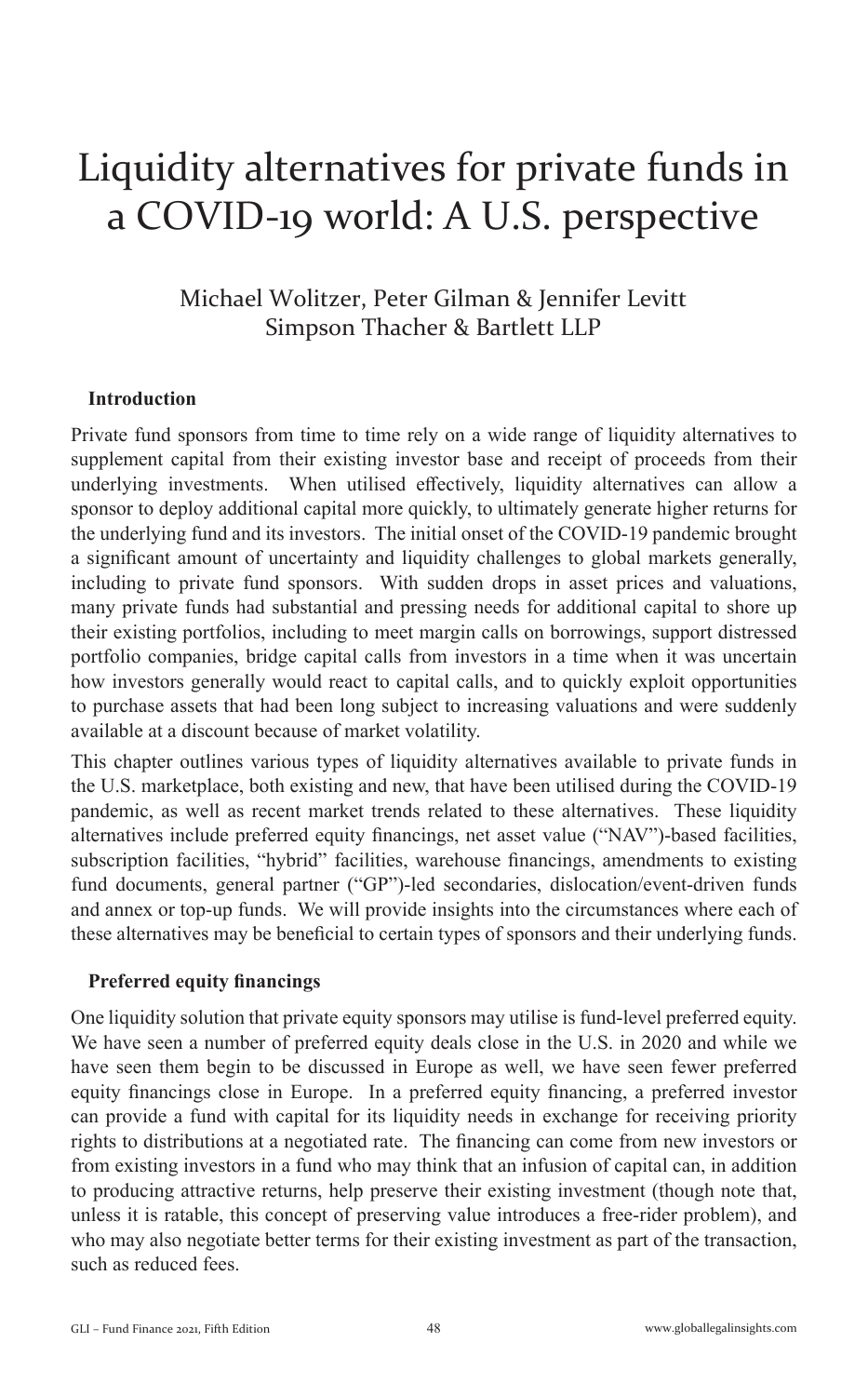There are many benefits of preferred equity financing, including the flexibility that this type of financing can provide. These structures can be customised to meet the bespoke needs of a particular fund, and the proceeds of a preferred equity financing may be used for a variety of purposes. Further, since the preferred investor is investing in the entire portfolio or a large subset of the fund's portfolio (usually through a special purpose vehicle ("SPV") that owns the portfolio) rather than a specific portfolio company, the investor and the sponsor do not need to come to an agreement on a valuation. This has been especially beneficial in the recent environment where valuations may be uncertain and volatile. Moreover, preferred equity financings can often be put in place on an expedited basis, providing sponsors with a quick pipeline to capital, as there are generally fewer restrictions and covenants than debt, and the diligence is primarily focused at the business level. It is important to note, however, that the flexible nature of preferred equity financing often means that it is more expensive than debt. As compared to debt, there may also be more tax structuring involved for the financing provider, particularly if the underlying portfolio includes interests in flow-through entities, holds real estate assets or introduces other tax considerations.

When considering a preferred equity financing, a fund sponsor should also contemplate potential conflicts of interest that may arise due to the creation of distinct classes of interest within a fund (or having different investors participate at different levels in the fund complex capital structure). Conflicts can be heightened in these situations to the extent the sponsor is often on both sides of the transaction. In those cases, disclosure of the transaction and consent from existing investors in the fund may be necessary. Further, conflicts of interest may arise if an investment only provides returns to the preferred investors and proceeds are not sufficient for the other investors in the fund.

It is also likely that preferred equity financing will require consent from the fund's limited partners ("LPs") (or a representative advisory board (an "LPAC")), depending on the terms of the governing documents of the fund and the precise structure of the transaction. The required consent threshold will vary based on the specific terms of the fund's governing agreement. More specifically, in certain cases, amendments to the governing agreement will be required in order to create a new class of interests. It may be possible to avoid some required consents by having preferred equity interests issued below the fund level in one or more SPVs, but a sponsor considering such an issuance should discuss with its funds counsel whether this could still be considered subject to fund-level restrictions (and therefore consents) on the theory that a subsidiary or group of subsidiaries that hold interests in all or some threshold percentage of the fund's overall portfolio could be considered an "alter ego" of the fund. To that end, what disclosure has been made to investors prior to committing to the fund can be a factor in determining whether LPAC or LP consent should be sought.

#### **NAV-based facilities**

Another liquidity option for fund sponsors, which has seen increased interest following COVID-19, is a NAV-based facility. A NAV-based facility is supported by and looks "downward" to the underlying assets of a fund (rather than its rights to uncalled capital commitments from investors), namely the fund's direct or indirect interests in and/or rights to cash flows from portfolio investments. NAV facilities are often used to provide additional capital for follow-on investments, to meet liquidity needs of portfolio companies, provide working capital for ongoing fund expenses and, in some cases, to make new investments or enable a fund to make distributions to its investors. These facilities can be particularly attractive for funds that are relatively late in their life cycle and have limited or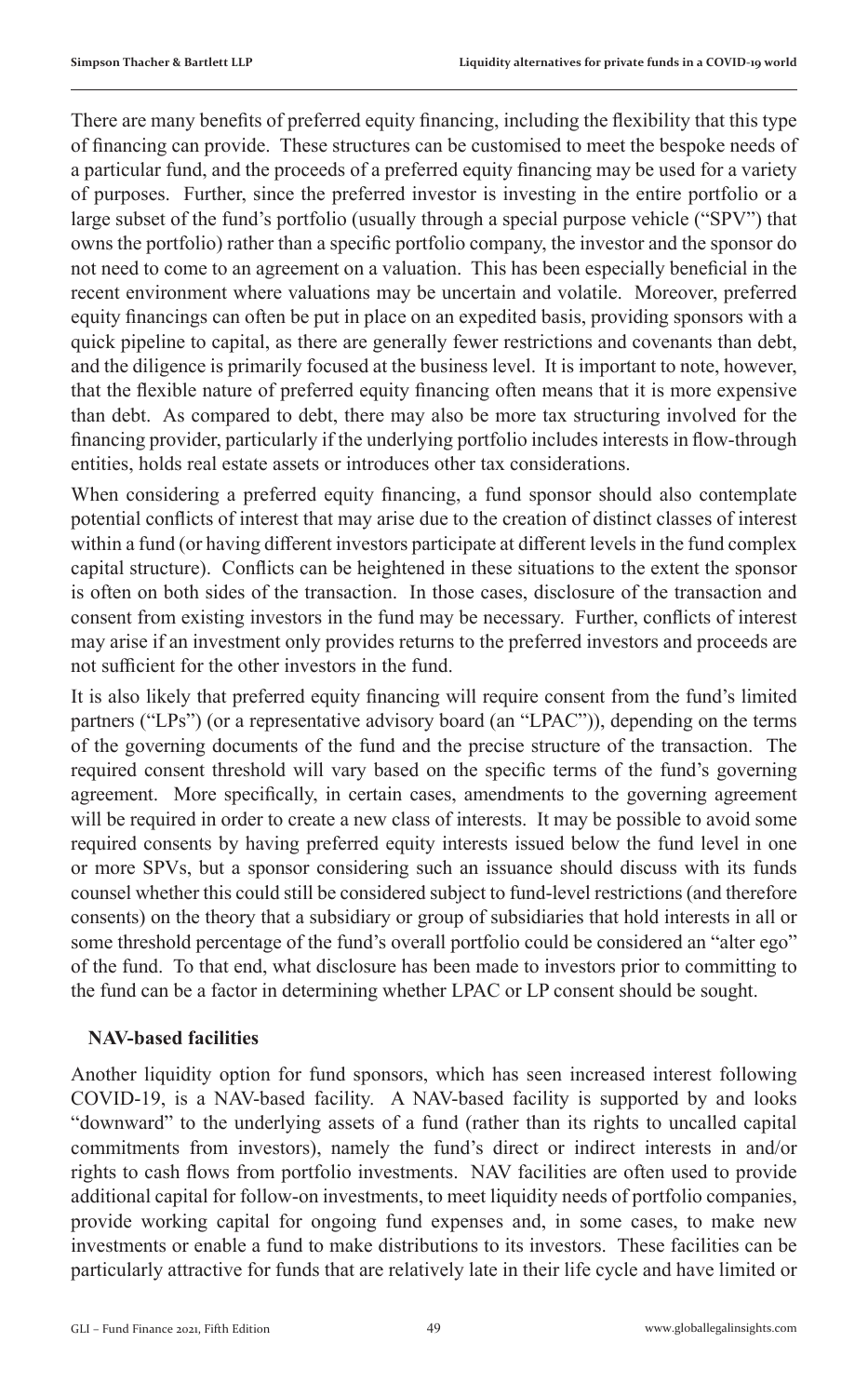no remaining unfunded capital commitments from investors, but still have ongoing capital needs (including unanticipated capital needs arising from COVID-19-related dislocation to a particular industry).

One of the primary threshold questions at the outset of a NAV facility is whether the facility will be secured or unsecured. While some facilities may be unsecured, the vast majority are secured. Assuming this is the case, another threshold question is whether the collateral pledged for the benefit of the lenders will include the fund's equity or other interests in some or all of its investments, or whether it will only include a pledge of bank accounts into which all payments to which the fund is entitled in respect of those investments are deposited. The former is viewed by lenders as a better credit profile and may enable a sponsor to obtain better economic and other terms, largely because the lender can, subject to certain conditions to be negotiated, foreclose on and hold or sell these interests to a third party in an event of default scenario. Such a pledge enables a lender to effect a sale of the collateral (typically after the expiration of a standstill period or borrower-controlled sale process), and thus gives the lender another lever to ensure full payment of obligations owing to it in a timely manner, as well as serving as a significant remedy against the fund and a strong incentive for it to remain in compliance with the terms of the NAV facility. A pledge of only the fund's rights to cash flows from investments could leave a lender waiting for distributions to be made from, or the fund to dispose of, one or more investments to be repaid, or otherwise pursuing remedies against the borrower as a general unsecured creditor with respect to its interests in those investments, which can make realisation a longer and more difficult process. Lenders who are granted only a pledge of cash flows from investments and the relevant accounts will likely still push for some rights to control a sale process of investments by a fund borrower in an event of default scenario to alleviate risk and, other than the ability to directly foreclose on assets and conduct a sale itself, these rights may be equally as robust as the remedies a lender receiving a pledge of investment interests would have. Conversely, a borrower pledging its interests in investments may be able to retain some discretion and/or consultation rights in a sale process in a foreclosure scenario given the sponsor is likely to be the best-situated party to determine which investments are in the best position for a monetisation event and interface with prospective purchasers, management and other interested parties during a sale process.

Despite the enhancement to the credit profile offered by a pledge of investment interests, including or even exploring such a pledge can increase the amount of diligence and legal review required to put a NAV facility in place because both a pledge and foreclosure, by constituting a direct or indirect "transfer", may be restricted by or have other consequences under a wide range of underlying agreements, including investment or co-investment agreements, shareholder agreements, employment arrangements at the portfolio company level and operating company debt documents. To the extent a pledge and/or foreclosure have any such consequences, a fund borrower will need to seek consents or waivers from its counterparties under the relevant documents. The diligence needed to determine whether these consents are necessary and the process of getting such consents can also significantly extend the process of documenting a NAV facility and increase the legal costs involved. Thus, a sponsor and lender seeking to put financing in place on an accelerated timeframe should consider working to get comfortable without a pledge of interests in investments – some lenders are typically able to agree to this structure, though others will be more focused on getting a pledge of investment interests.

NAV facilities are typically viewed by lenders as a financing provided to the entire portfolio in which economic interests are pledged and not as a financing at the investment level, and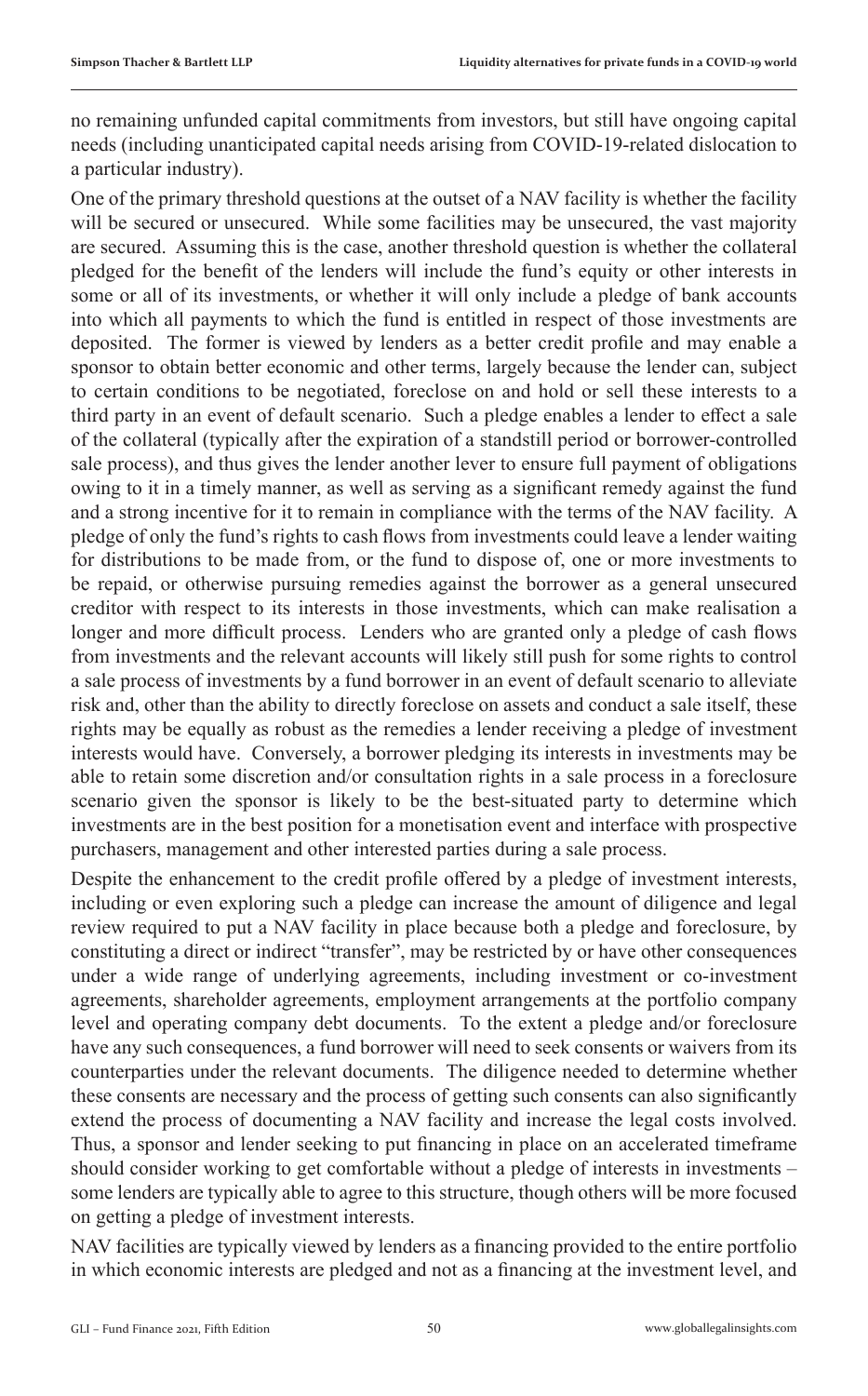generally have relatively limited governance or restrictions on the fund's management of individual investments. Similarly, NAV facilities are unlikely to include restrictions at the operating company level. These features, in addition to uncertainties around valuations compared to many publicly traded investments, introduce some risk for lenders as compared to operating company or other financings where they retain more control over the operations of the ultimate drivers of the value of their collateral. A tradeoff for this incremental risk is that NAV facilities typically come with relatively high pricing and low loan-to-value ("LTV") thresholds compared to other financing alternatives. Many lenders also place value on diversification of investments to minimise their risk, and fund borrowers with a diverse portfolio of investments may be able to obtain more attractive and less restrictive terms as long as a certain number of different investments are held in the portfolio and satisfy specified performance criteria. Some lenders may consider lending against a subset of investments rather than the entire fund portfolio, or excluding a small handful of investments from their collateral where equity pledges of those investments are subject to transfer restrictions or circumstances otherwise make a pledge undesirable, but the goal of many NAV facility lenders is to include as many investments in the portfolio as practicable and have 100% of the cash flows from the portfolio available to satisfy outstanding obligations. While many NAV facility lenders are traditional bank lenders, strategic investors, including credit or distressed-focused private funds, may also offer this type of financing. Some NAV facilities with strategic investors may also include some equity upside in the fund borrower for the lender after all facility obligations are paid off.

In addition to obtaining consents related to specific investments, a fund may also need to amend its governing documents or obtain LPAC approval to enable it to engage in a NAV facility, particularly if the governing documents or certain side letters restrict the incurrence of indebtedness in excess of the unfunded capital commitments to the fund or cross-collateralising the fund's interests in multiple investments. Some funds have sought and been successful in obtaining the necessary consents during COVID-19. A NAV facility may be incurred at the fund level (i.e., with the main fund and any "alternative investment vehicles", or "AIVs", as borrowers or guarantors), or at one or more holding companies below the fund level. Similar to the discussion above on preferred equity financings, in some cases, structuring a NAV facility in an SPV below the fund level may allow the sponsor to avoid certain fund-level restrictions, but similar "alter ego" issues as discussed above may apply. Structuring NAV facilities may also be more complicated if the fund borrower holds investments through multiple AIVs or blocker entities, as a lender would seek recourse (possibly on a joint and several basis) from each fund entity that holds any interest in an investment.

Both pricing and LTV ratios, as well as other terms such as operating covenants and mandatory prepayment events, are also typically less borrower-favourable than the corresponding terms under subscription facilities. We have observed NAV facilities in the U.S. generally being more expensive than similar facilities available in Europe. Some NAV facilities are also structured as term loans or have limited availability periods (and the vast majority of NAV facilities we have seen in Europe have been term loans as opposed to revolving facilities). Subscription facilities can also generally be put in place more quickly than a NAV facility (see discussion below). NAV and hybrid facility lenders may, however, offer longer initial tenors than most subscription facility lenders are currently willing to agree to (and provide greater flexibility for funds that are later in life and have limited remaining commitments). Regardless of the collateral, NAV facilities are also more bespoke and individualised than some other sources of fund financings such as subscription facilities, so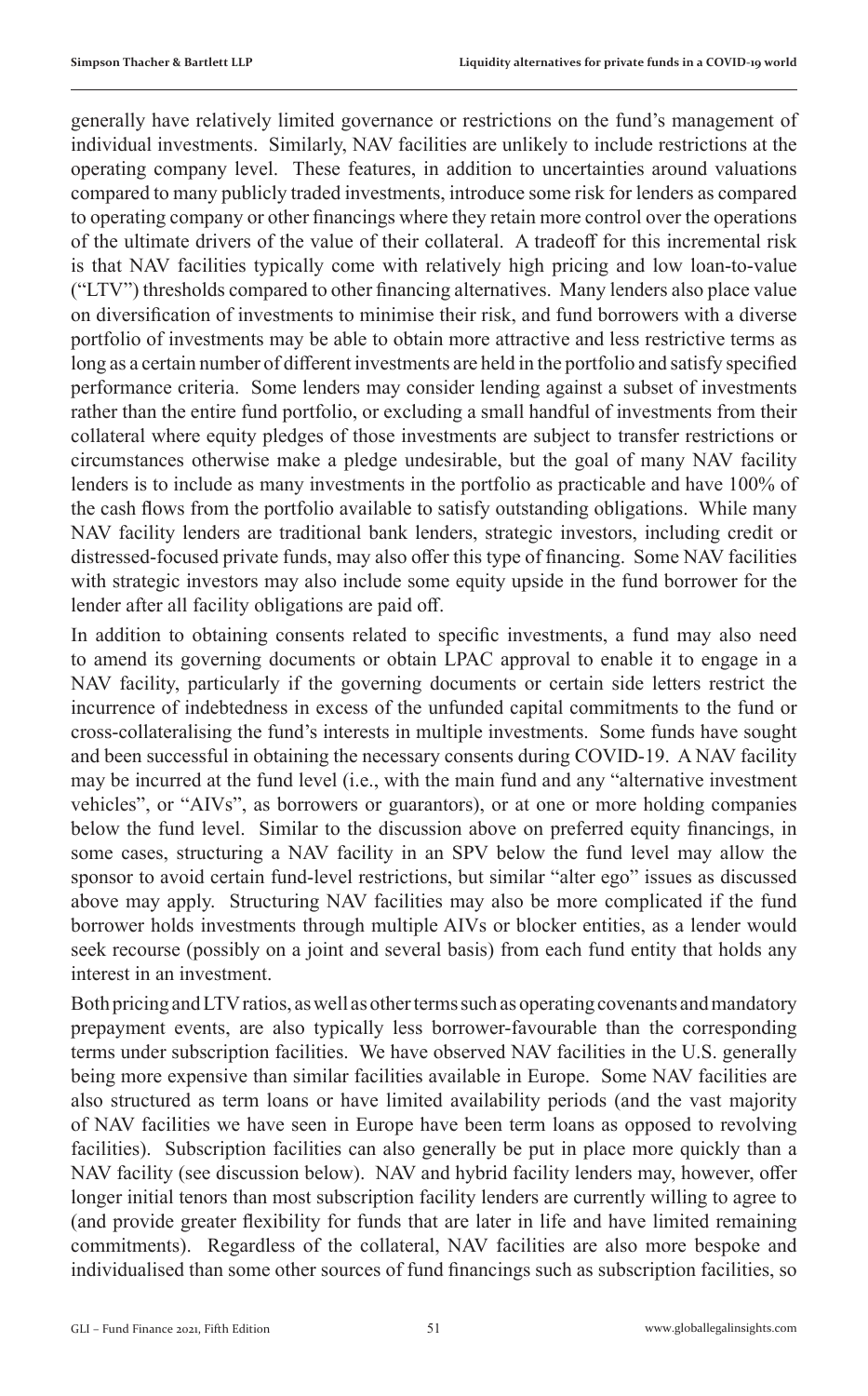can involve more extensive and complex negotiations in addition to any required consents and diligence. For these reasons, to the extent a sponsor can meet its financing needs with a subscription or hybrid facility, each discussed in further detail below, this may be a more attractive and efficient option.

#### **Subscription facilities**

Subscription or capital call facilities are typically not secured by a fund borrower's interests in any investments and instead are, in addition to the fund's general obligation to pay, exclusively secured by the fund's rights to call capital from its investors, capital contributions received and the bank account(s) into which such capital contributions are deposited. Many fund sponsors have historically used subscription facilities and relied on these before COVID-19 because of the multitude of benefits they offer, including being relatively cheap and flexible for fund borrowers. Particularly in the early days of COVID-19 when uncertainty was at its highest, some fund sponsors increasingly relied on their subscription facilities as "capital call bridge facilities" and left indebtedness outstanding longer than originally planned to allow additional time to take the temperatures of investors and/or allow them additional time to get funds ready for a capital call that otherwise may have been issued sooner. Throughout 2020, many fund sponsors looked to subscription facilities to address liquidity needs presented by COVID-19, both in new and familiar ways.

In addition to contemplating fund-level borrowers, many subscription facilities also permit a fund to join "qualified borrowers", which are joined as unsecured borrowers and subject to relatively few operating covenants, but have the right to incur borrowings and other credit extensions to the same extent as "primary", fund-level borrowers. This is possible because qualified borrowers' obligations are guaranteed by one or more fundlevel borrowers, with such guarantee obligations secured by the collateral to the same extent fund-level indebtedness is. Most subscription facilities permit qualified borrowers to be joined as long as their obligations can be guaranteed under the applicable primary borrowers' governing documents and the qualified borrowers meet lender know-yourcustomer ("KYC") and sanctions requirements, and the joinder process can typically be effectuated quickly once a subscription facility is in place. Some sponsors have joined holding or operating companies, whether wholly owned or jointly owned with management and other co-investors, as qualified borrowers to meet near-term liquidity needs when more traditional portfolio-level financings are not available on equally attractive terms or may take longer to obtain. Borrowing at the qualified borrower level, particularly for some longer-term borrowings, may also be more efficient from a tax perspective. Qualified borrowers can also be withdrawn as borrowers from a subscription facility at a later date if longer-term financing becomes available. As one note, certain basic indemnity obligations survive such withdrawal, so sponsors should keep this in mind if it is desirable to incur future financings at the same entity, which some financing providers may find unattractive. In some cases, subscription facility lenders may be willing to agree to have the primary borrower guarantors assume any surviving obligations and permit the qualified borrower to make a "clean" withdrawal with no surviving obligations.

While qualified borrower financings can be useful alternative sources of financing under subscription facilities, they count directly against the availability under traditional subscription facilities and thus reduce a fund sponsor's capacity to borrow against the unfunded capital commitments of investors at the fund level. To that end, as sponsors have sought increased liquidity in a COVID-19 world, some have sought to increase the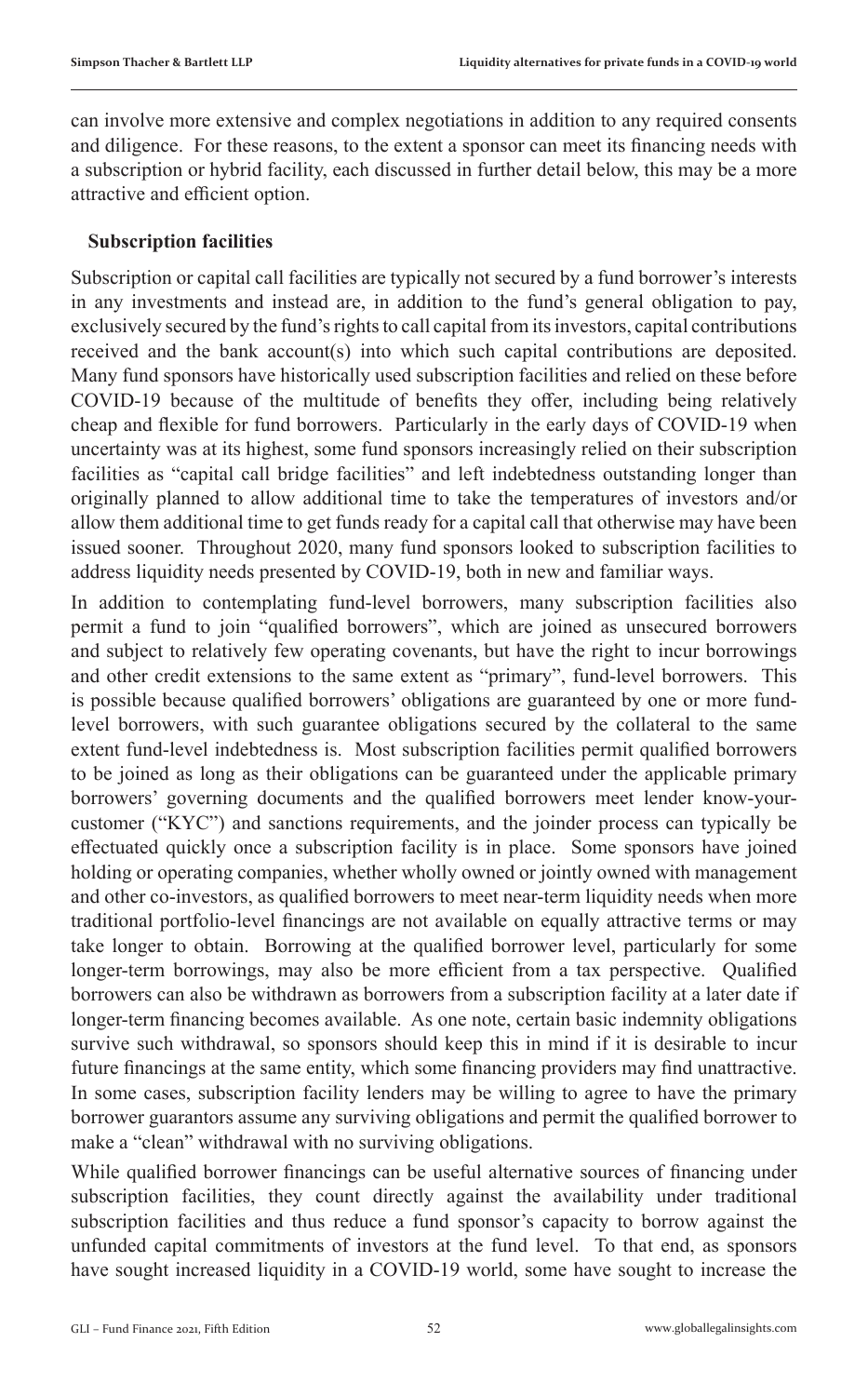"borrowing base" against which they can incur subscription facility obligations in a few different ways, including pledges of additional "downward-looking" collateral, negotiated increased or alternative advance rate structures, or increases or holidays on concentration limits applicable to certain types of investors.

To maximise available capital during COVID-19, some sponsors have also asked lenders to temporarily grant increases on advance rates or agree to alternative borrowing base structures that result in a higher effective advance rate. While many subscription facilities have a multi-tiered advance rate structure where investors' unfunded capital commitments will be given varying advance rates depending on their creditworthiness (often 90%, 65% or 0% for categories of investors), some funds have negotiated alternative structures (either permanently or for a temporary period) where all investors are assigned the same advance rate or certain categories of investors or specified investors have been granted increased advance rates. This can result in benefits to lenders by providing them with increased interest income, but in some cases, lenders may require additional compensation or credit support, including via increased pricing or by requiring additional collateral to be pledged. Similarly, some funds in the early fundraising stages and with a growing investor base can consider negotiating temporary holidays (e.g., until the borrowing base exceeds a negotiated threshold or until the fund's final closing date) from concentration limits applied to investors' capital commitments.

Subscription facilities historically are negotiated for a shorter initial term than a fund's expected life cycle or with lower closing date lender commitments than a fund may need at the height of its investment activity, with the understanding that many lenders are willing to step up to extend maturities and provide additional commitments if and when needed. While this mostly held true during COVID-19, some borrowers saw this come at higher pricing, including different pricing for a specific temporary increase tranche or for the entire facility, including existing commitments, functionally retroactively incorporating "most-favoured nations" pricing for the facility as most lenders increased pricing during COVID-19. In addition to increased pricing, fund sponsors saw subscription facility lenders offering only shorter tenors and fewer committed extensions exercisable at the fund borrower's option in 2020 than prior to COVID-19. As a general note, lenders' willingness to provide large commitments has in some cases been slightly down during COVID-19, with many syndication efforts extending to broader lender bases with smaller individual commitments than in pre-COVID-19 times.

Some sponsors also found their existing subscription facilities an effective tool to shore up other financings in response to volatility caused by COVID-19, including by using them to meet or prevent margin calls or mandatory prepayment events by posting additional cash or letters of credit (which are available in many U.S.-based subscription facilities but less prevalent in European subscription facilities) in support of those financings.

#### **Hybrid facilities**

"Hybrid" facilities, which entail a pledge of some combination of traditional subscription facility and NAV facility collateral, are also available as liquidity alternatives for fund sponsors and have continued to be utilised during COVID-19. We have seen hybrid facilities considered increasingly in both the U.S. and Europe, but have seen more hybrid facilities close in the U.S. than Europe. The advantages and potential drawbacks applicable to NAV and subscription facilities individually also generally apply to the relevant components of hybrid facilities, and the pricing for hybrid facilities is typically in between that of NAV and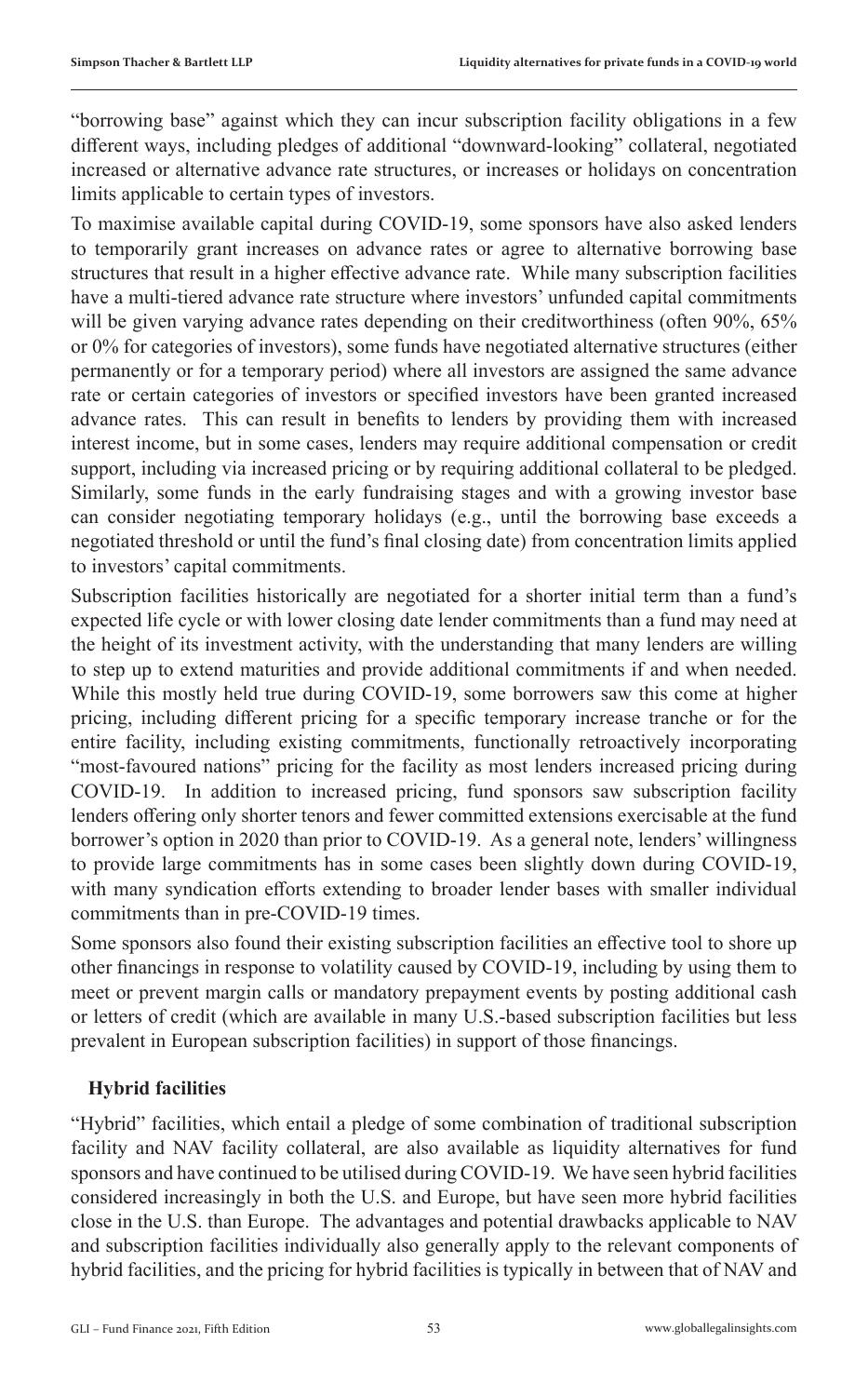subscription facilities (i.e., lower than pure NAV facilities but higher than pure subscription facilities). These facilities can also be valuable in allowing a fund to smoothly transition from the period in which a subscription facility is the most attractive financing option and when a NAV facility is, and can also bridge the gap when having collateral support from both components is beneficial. While a pure subscription facility may make sense for most funds at least in the early stages in the life of the fund, the supplemental benefits of pledging "downward" collateral is becoming increasingly attractive to some sponsors earlier in the life of their funds. As credit enhancement in addition to the unfunded capital commitments from investors, some sponsors have also considered pledging accounts into which they covenant to deposit all distributions and other cash flows from investments under their existing subscription facilities during COVID-19, turning such subscription facilities functionally into hybrid facilities.

#### **Warehouse financings**

Private funds in the process of fundraising but without sufficient capital commitments to support a subscription facility or to call capital from LPs directly (or for which calling capital may be unattractive because it would cause a rebalancing with subsequent closers into the fund) may also consider warehouse financings to temporarily finance their earlystage investments. During COVID-19, some sponsors considered warehouse financings before their funds held closings in order to move rapidly to close investments when prices were volatile and there was a desire to make a purchase when the opportunity was ripe. Some financing providers, whether a traditional bank lender or an investor (including an investor or group of investors in the relevant fund), may be willing to advance capital to enable a fund to acquire an investment that will be financed in the long term using a subscription facility or investor capital contributions. Because proceeds from a warehouse facility, together with any other sources of capital, are predominantly used for the purchase price of the investment, the effective LTV ratio of a warehouse facility is generally much higher than that of a NAV or subscription facility and there is less diversification to mitigate risk to a warehouse lender. As a result, pricing for third-party warehouse financings may be significantly higher than other liquidity alternatives. These are also likely to be shorter-term facilities required to be replaced with other financings once sufficient capital commitments are available to the fund. Larger sponsors can also consider having the "house" or "balance sheet" provide bridge financing for some or all of the purchase price of a warehoused investment if there are sufficient funds on hand and the persons ultimately exposed to that financing are comfortable doing so. A fund sponsor with multiple actively investing funds can also consider having a fund with existing unfunded capital commitments initially acquire the entire interest and later syndicate portions of the investment out to other funds, subject to conflicts and allocation policy considerations and any requisite consents associated with such affiliated party transactions.

#### **Amendments to enhance flexibility in fund documents**

Fund sponsors may also consider amending the governing documents of a fund to provide the fund with additional flexibility to increase available capital. Fund amendments can be an efficient and quick way to access an additional source of financing at a low cost, and this solution generally avoids the conflict concerns that may be raised with some financing sources such as preferred equity. Therefore, in the event that amending the fund documents is an available option and attractive to the investor base, it often provides a straightforward and effective liquidity solution for sponsors. It is likely that investor negotiations and consents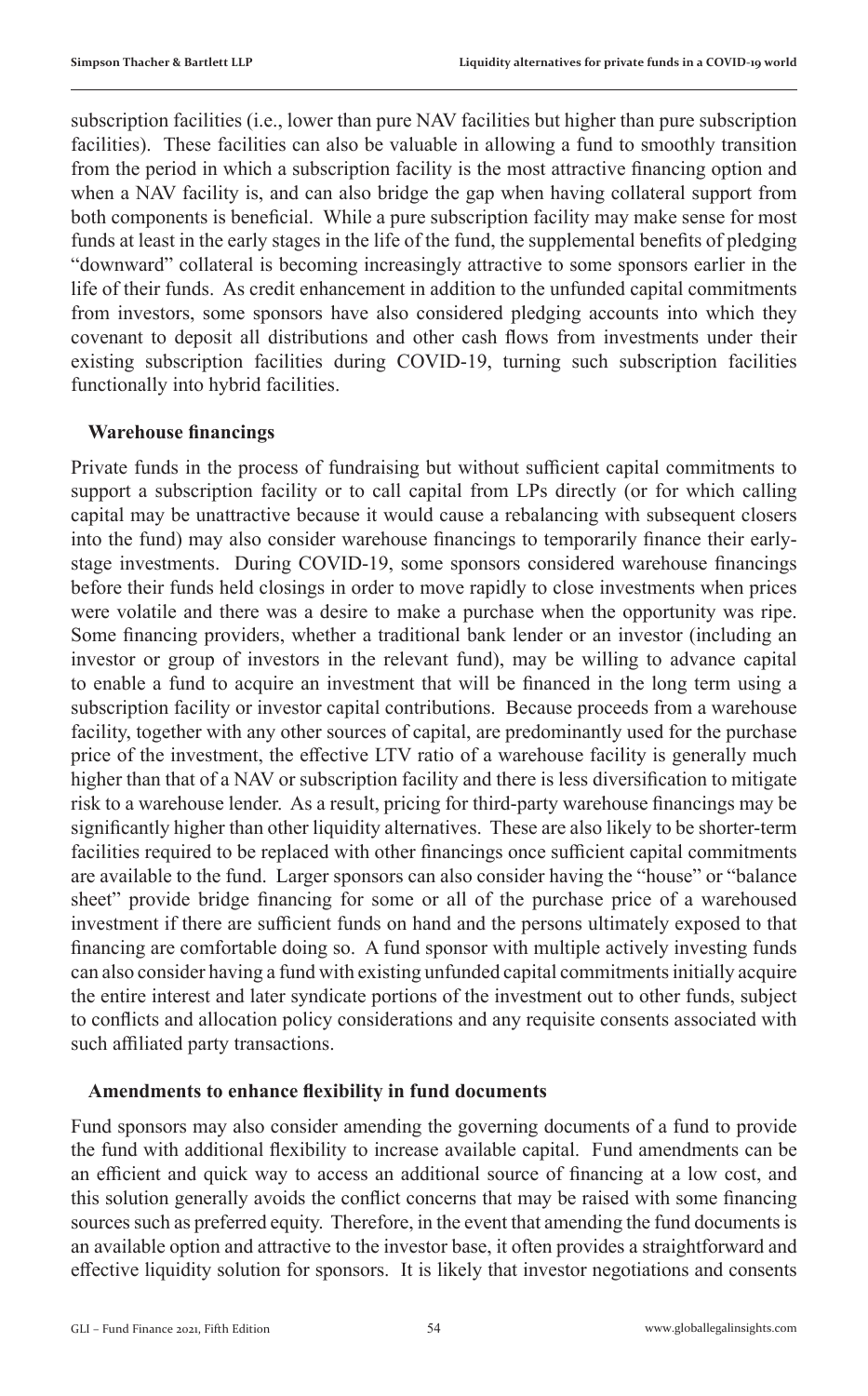will be necessary in order to pass fund amendments, so it is important to keep in mind that the process will often put an increased focus on relationships between sponsors and investors.

One example of a fund amendment that can provide sponsors with additional liquidity is amending the recycling terms of a fund. "Recycling" refers to the reinvestment of proceeds rather than distributing the proceeds back to investors, or making proceeds that are distributed to investors subject to recall by the fund. Generally, the ability to recycle proceeds is subject to timing restrictions and other limitations under the governing documents of a fund. In order to increase available capital, sponsors may consider seeking amendments to provide a greater ability to recycle proceeds over a longer timeline. This technique is subject to the recycled proceeds being available on a timely basis. Some sponsors have sought and obtained consent to "retroactive" amendments, essentially recycling capital that was distributed prior to the amendment. Fund agreements need to be examined carefully to determine the precise level of consent required in this instance.

A sponsor may also consider amending fund documents to provide increased flexibility to make follow-on investments. "Follow-on investments" generally refers to the ability of a GP to make additional investments in existing portfolio companies. A fund's governing agreements often restrict the timeframe in which follow-on investments are permitted, and generally limit the amounts that may be drawn down from investors for the purpose of making follow-ons after the fund's investment period. Sponsors may seek to extend the timeframes where they are permitted to make follow-ons and increase the caps in the governing documents so they can further tap into this source of capital.

Sponsors may also seek amendments to extend key fund periods. For example, a sponsor may extend the fundraising period of a fund, which provides a greater length of time for investors to make commitments and can help boost fundraising efforts that may have been disrupted or slowed down by COVID-19. Sponsors may also consider extending the investment period of a fund, which will provide them with additional time to deploy all of their capital. Lastly, sponsors can extend the term of a fund in order to delay exiting investments until the market stabilises.

Fund document amendments can also be sought to enable a sponsor to pursue other liquidity alternatives such as a preferred equity financing, NAV facility, subscription facility or hybrid facility. In addition to the types of amendments noted above, others can include increasing or removing debt limitations (including providing that certain types of limited recourse or more remote indebtedness, such as "bad boy" guarantees, do not count toward certain debt caps) or providing that unfunded capital commitments will not be reduced by the incurrence of certain types of indebtedness unless and until capital contributions are made to repay that indebtedness. As a practical note, most NAV, subscription or hybrid facilities incurred at the fund level will include extensive lender consent rights to amendments to fund governing documents, so a sponsor may need to consider how existing financing providers will react to certain amendments.

#### **GP-led secondaries**

Another meaningful liquidity tool is GP-led secondaries, which allow sponsors to provide investors with a liquidity option and at the same time obtain additional time and capital to pursue an optimal realisation of an investment. GP-led secondaries refer to a process organised by a GP in which an existing investment or group of investments that a sponsor wishes to hold onto is contributed into a new continuation vehicle. The GP will solicit bids from secondary buyers to commit capital to the new fund, which will be managed by the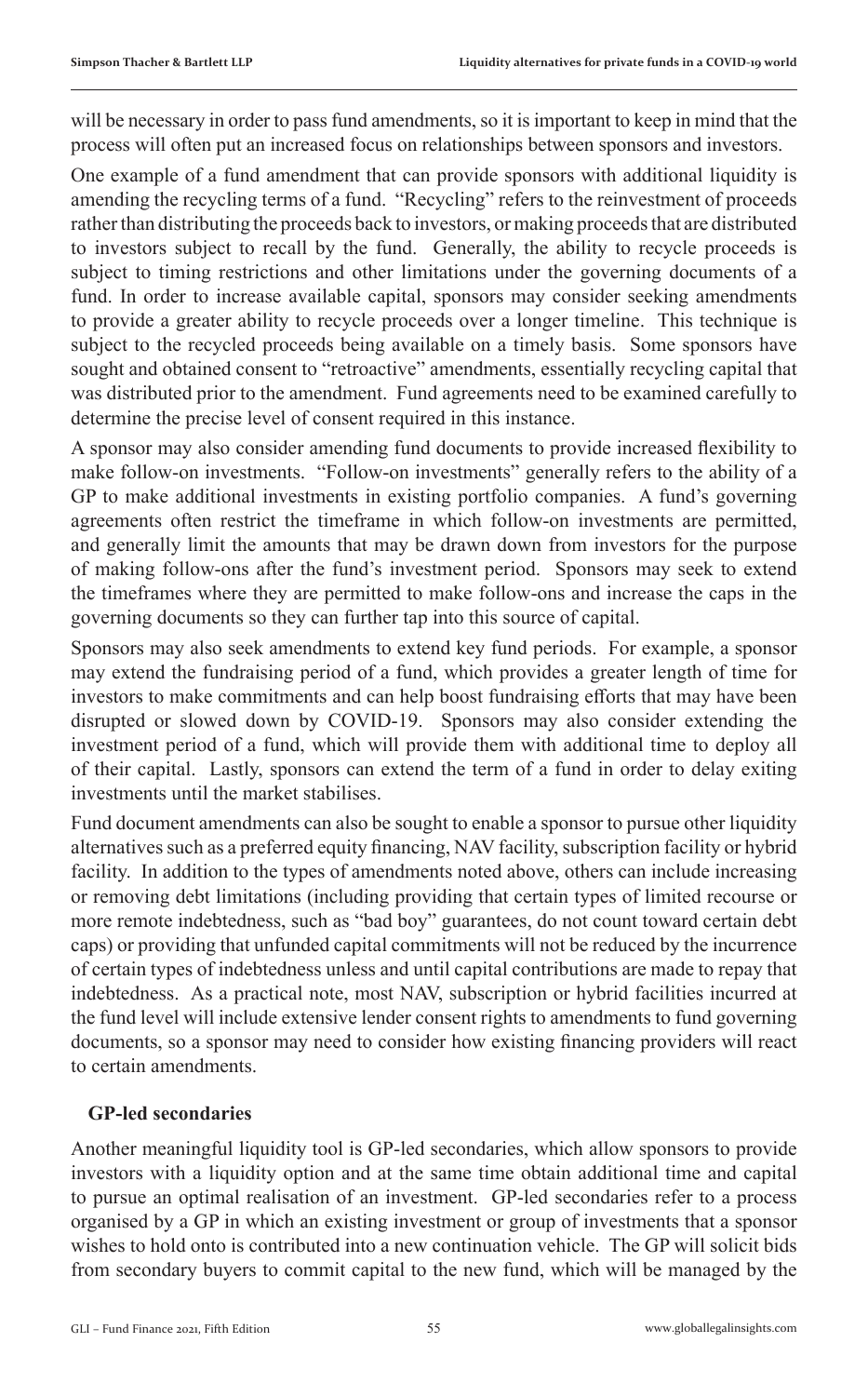same sponsor. Secondary buyers will often include additional "primary" capital to be used to fund follow-on investments in the portfolio companies. This process enables investors that wish to hold onto their interests in those investments on a long-term basis the ability to do so, while contemporaneously providing the option of liquidity to other investors.

GP-led secondaries are increasing in popularity, and represent an ever-growing part of the secondaries market. The nature of this type of transaction is also shifting. Historically, GPled secondaries were often pursued by sponsors at the end of a fund's life when the fund still held portfolio companies that it did not want to sell; however, today it is becoming more common for sponsors to pursue these transactions as a mechanism to manage their portfolio in somewhat younger funds. These transactions now often involve trophy assets rather than poorly performing investments, and can act as an instrument for sponsors to seed a new business and fundraise around a well-performing asset.

It is important to note that GP-led secondaries are often rife with conflict issues, given that the sponsor is effectively acting on both sides of the transaction by managing the existing fund that holds the investment and simultaneously organising a pool of capital to acquire all or a portion of such investment. Therefore, the use of conflict mitigation tools should be a primary consideration in these transactions, and the sponsor should seek to have the fundamental nature of the transaction blessed. Consent from the fund's LPAC and/ or LP approval and waiver of conflicts is generally required and best practice. It is also recommended that existing investors are afforded the ability to decide whether or not to participate in the new continuation fund, and are also provided with a meaningful *status quo* option. In addition, due to the structuring of these transactions, they may require an amendment to the fund's governing documents just to achieve the mechanical steps required to complete a transaction (i.e., a non-*pro rata* distribution of secondary proceeds to non-participating investors). Further, because GP-led secondaries often relate to particular investments, it is also important from a valuation perspective to engage in processes that seek an adequate level of price discovery. In this regard, it is common for sponsors to retain an investment bank to pursue alternatives to the GP-led transaction.

#### **Annex/top-up funds**

Annex and top-up funds represent a class of funds that a sponsor will form to invest additional capital in a fund's investments. Typically, the fund will have reduced or no fees and will be offered to the existing investors in the fund. Often the instrument the annex/ top-up fund will hold is a preferred instrument or otherwise pre-agreed with respect to each portfolio company. These funds can raise conflicts of interest for the sponsor as well.

#### **Dislocation/event-driven funds**

In addition to pursuing liquidity strategies for existing products, the market dislocation caused by COVID-19 has caused many sponsors to consider taking advantage of new investment opportunities. As demand increases for investment strategies targeting volatility and focused on distressed assets, sponsors are forming new funds with strategies that can broadly be categorised as "market dislocation". As sponsors are creating new funds to explore these opportunities, they are also simultaneously reallocating existing capital from funds with sufficiently flexible investment strategies and shifting this capital towards distressed assets. Sponsors that are nimble, have a breadth of experience and have the ability to redirect resources appropriately will be well positioned going forward to take advantage of the opportunities arising out of the current market.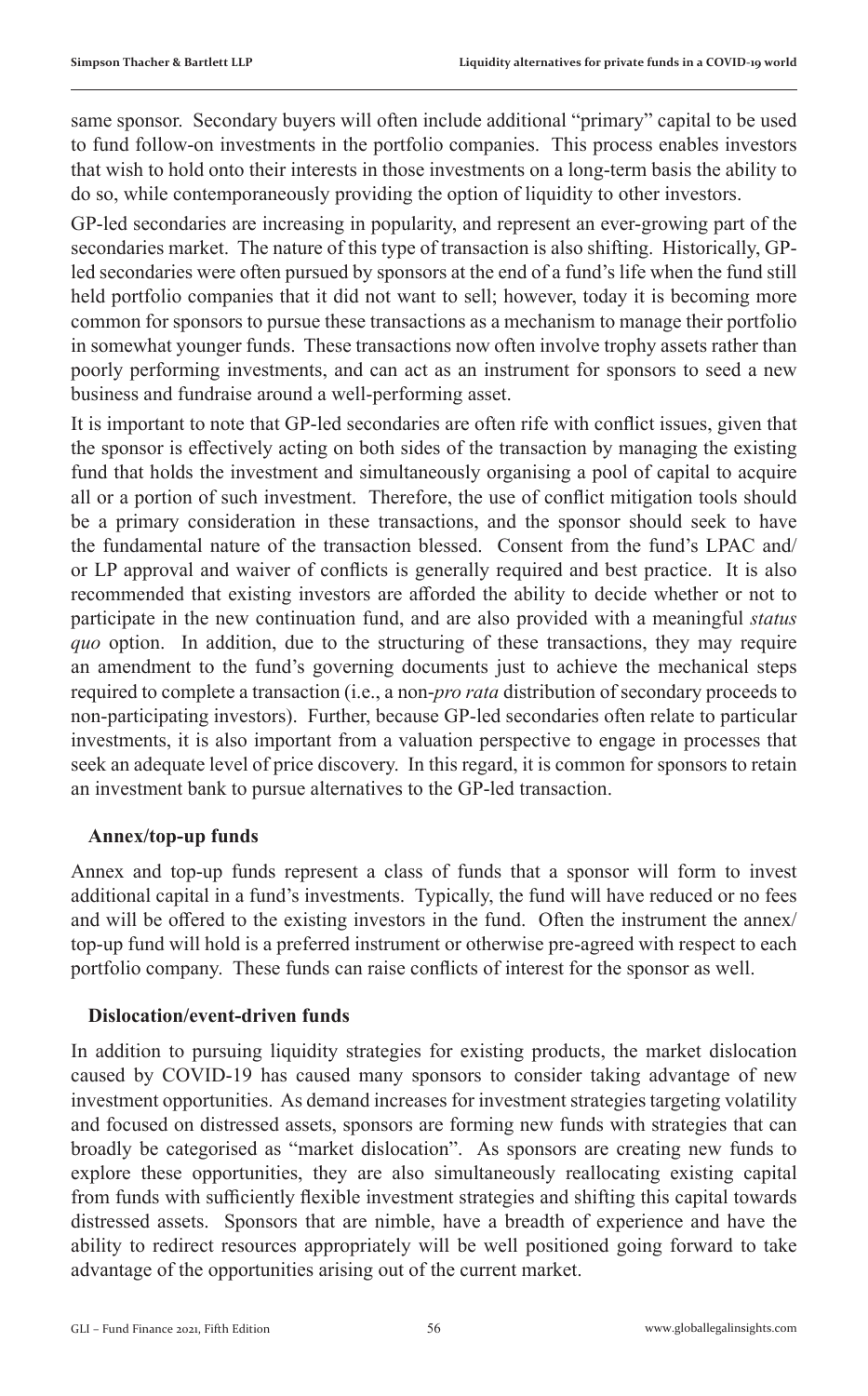#### **Conclusion**

While COVID-19 has brought many challenges to fund sponsors, it has also pushed both sponsors and financing providers to enhance existing, and explore and develop new, solutions to address ongoing fund liquidity needs. We expect fund sponsors to continue to utilise both new and old technologies to meet their liquidity needs and to continue to expand the ways in which they may achieve these goals. It will also be important for sponsors to engage in proactive and collaborative discussions with lenders, other financing providers, LPs and other potential investors, as many of the available alternatives will require the participation and/or approval of one or more of these stakeholders. Ultimately, the optimal liquidity alternative(s) for a given fund sponsor will depend on the stage of the relevant fund's life, the existing agreements to which the fund and its investments are subject, and the goals and risk tolerance of all interested parties.

\* \* \*

#### **Acknowledgments**

The authors wish to thank Thomas Wuchenich, Partner at Simpson Thacher & Bartlett LLP, and Stacie Friedman and Thomas Howland, Associates at Simpson Thacher & Bartlett LLP, for their assistance in the preparation of this chapter.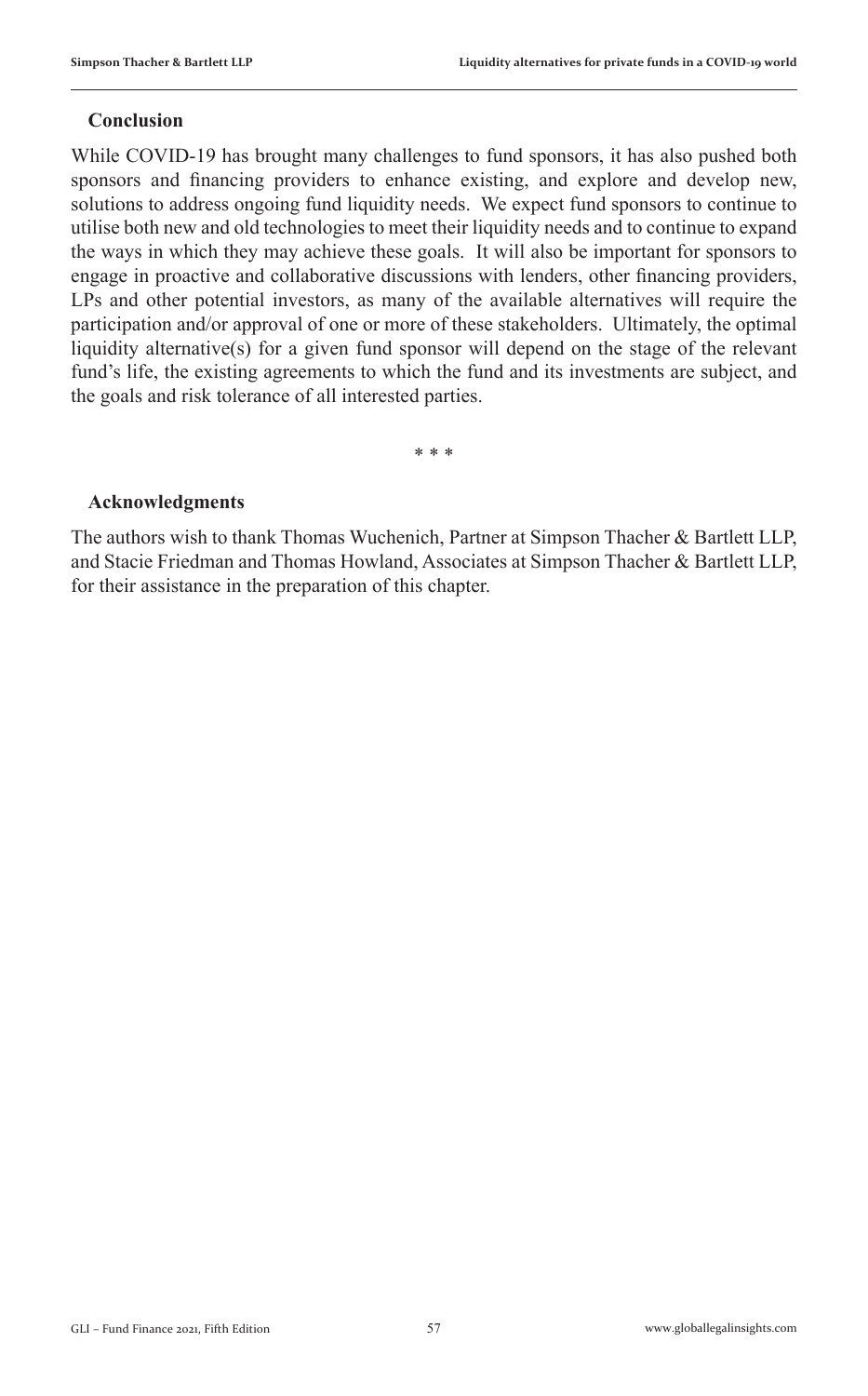

#### **Michael Wolitzer**

#### **Tel: +1 212 455 7440 / Email: mwolitzer@stblaw.com**

Named the "Lawyer of the Year" in Private Funds/Hedge Funds Law in New York City for 2018 by *Best Lawyers*, Michael Wolitzer has wide-ranging experience in private investing and alternative asset management.

Michael is Head of the Investment Funds Practice. He has represented some of the largest and most well-known sponsors of private equity funds, and has also represented sponsors in other asset categories such as real estate, mezzanine, energy/infrastructure and credit/distressed debt. In addition, he has represented global financial institutions in the establishment of their employee investment programmes; has been involved in a number of acquisitions of, and investments in, private investment firms; and has represented buyers, sellers and sponsors regarding the disposition of private fund interests, GP-Led Secondaries and other secondary private equity transactions.

Michael serves on the editorial board of the *PLC Cross-border Private Equity Handbook*, as well as on the Board of the non-profit Association to Benefit Children. He has previously served as Chairman of the firm's New Partners Committee and as a member of the Executive Committee.



#### **Peter Gilman**

#### **Tel: +1 212 455 7686 / Email: pgilman@stblaw.com**

Peter Gilman is a Partner at Simpson Thacher & Bartlett LLP. Recognised as one of the leading next generation private fund lawyers in the United States, Peter's practice focuses on the sponsoring and management of private investment funds, investment management M&A and other aspects of private investing in alternative asset classes, with a focus on innovative, high-value private fund arrangements of size and import. He is also considered a pioneer for his work on innovative "funds of one" and separately managed accounts, having established the unique Blackstone Tactical Opportunities investment programme for which Simpson Thacher was highly commended in the *Financial Times' U.S. Innovative Lawyers Report* and which is generally regarded as the industry bellwether for customised fund arrangements, as well as for his work relating to GP "minority stake" arrangements. Peter also regularly advises private equity clients on a wide range of high-profile private equity fundraisings across all types of asset classes, internal economic and house/team arrangements, founder succession planning and other strategic initiatives and special projects.



#### **Jennifer Levitt**

#### **Tel: +1 310 407 7527 / Email: jlevitt@stblaw.com**

Jennifer Levitt is a Partner at Simpson Thacher & Bartlett LLP, where she is a member of the Banking and Credit Practice. Jennifer regularly represents financial sponsors in connection with debt financings for their private equity, real estate, infrastructure, mezzanine debt and other investment funds. She has extensive experience in complicated financings designed to provide fund-level leverage to facilitate and support investment activities, including subscription facilities, NAV facilities, margin loans, other forms of back-leverage and GP stake investments.

#### Simpson Thacher & Bartlett LLP

425 Lexington Avenue, New York, NY 10017, USA Tel: +1 212 455 2000 / Fax: +1 212 455 2502 / URL: www.stblaw.com